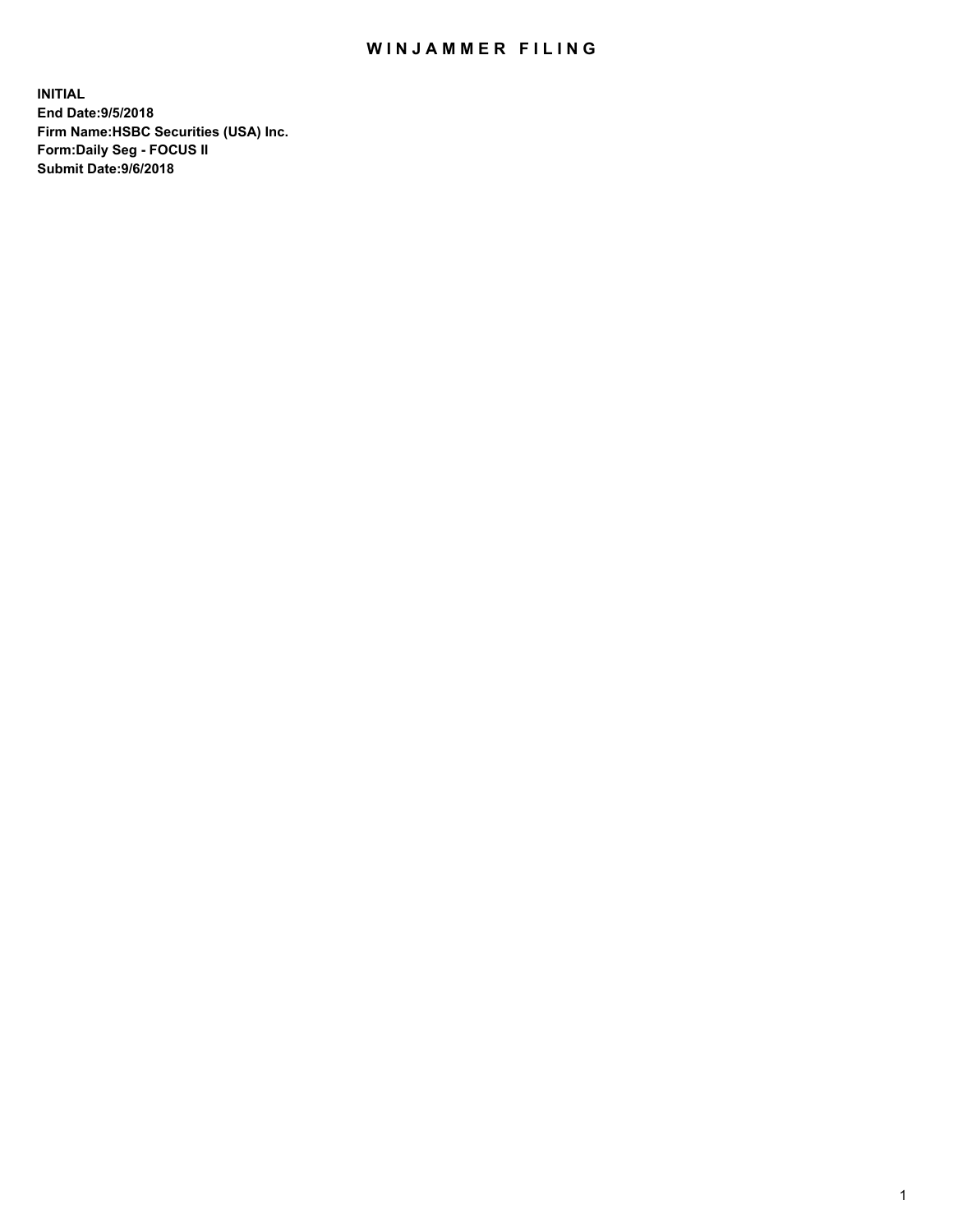**INITIAL End Date:9/5/2018 Firm Name:HSBC Securities (USA) Inc. Form:Daily Seg - FOCUS II Submit Date:9/6/2018 Daily Segregation - Cover Page**

| Name of Company                                                                                                                                                                                                                                                                                                                | <b>HSBC Securities (USA) Inc.</b>                                          |
|--------------------------------------------------------------------------------------------------------------------------------------------------------------------------------------------------------------------------------------------------------------------------------------------------------------------------------|----------------------------------------------------------------------------|
| <b>Contact Name</b>                                                                                                                                                                                                                                                                                                            | <b>Michael Vacca</b>                                                       |
| <b>Contact Phone Number</b>                                                                                                                                                                                                                                                                                                    | 212-525-7951                                                               |
| <b>Contact Email Address</b>                                                                                                                                                                                                                                                                                                   | michael.vacca@us.hsbc.com                                                  |
| FCM's Customer Segregated Funds Residual Interest Target (choose one):<br>a. Minimum dollar amount: ; or<br>b. Minimum percentage of customer segregated funds required:% ; or<br>c. Dollar amount range between: and; or<br>d. Percentage range of customer segregated funds required between:% and%.                         | 147,000,000<br>$\overline{\mathbf{0}}$<br>0 <sub>0</sub><br>0 <sub>0</sub> |
| FCM's Customer Secured Amount Funds Residual Interest Target (choose one):<br>a. Minimum dollar amount: ; or<br>b. Minimum percentage of customer secured funds required:%; or<br>c. Dollar amount range between: and; or<br>d. Percentage range of customer secured funds required between:% and%.                            | 25,000,000<br><u>0</u><br>0 <sub>0</sub><br>0 <sub>0</sub>                 |
| FCM's Cleared Swaps Customer Collateral Residual Interest Target (choose one):<br>a. Minimum dollar amount: ; or<br>b. Minimum percentage of cleared swaps customer collateral required:% ; or<br>c. Dollar amount range between: and; or<br>d. Percentage range of cleared swaps customer collateral required between:% and%. | 95,000,000<br><u>0</u><br><u>00</u><br>00                                  |

Attach supporting documents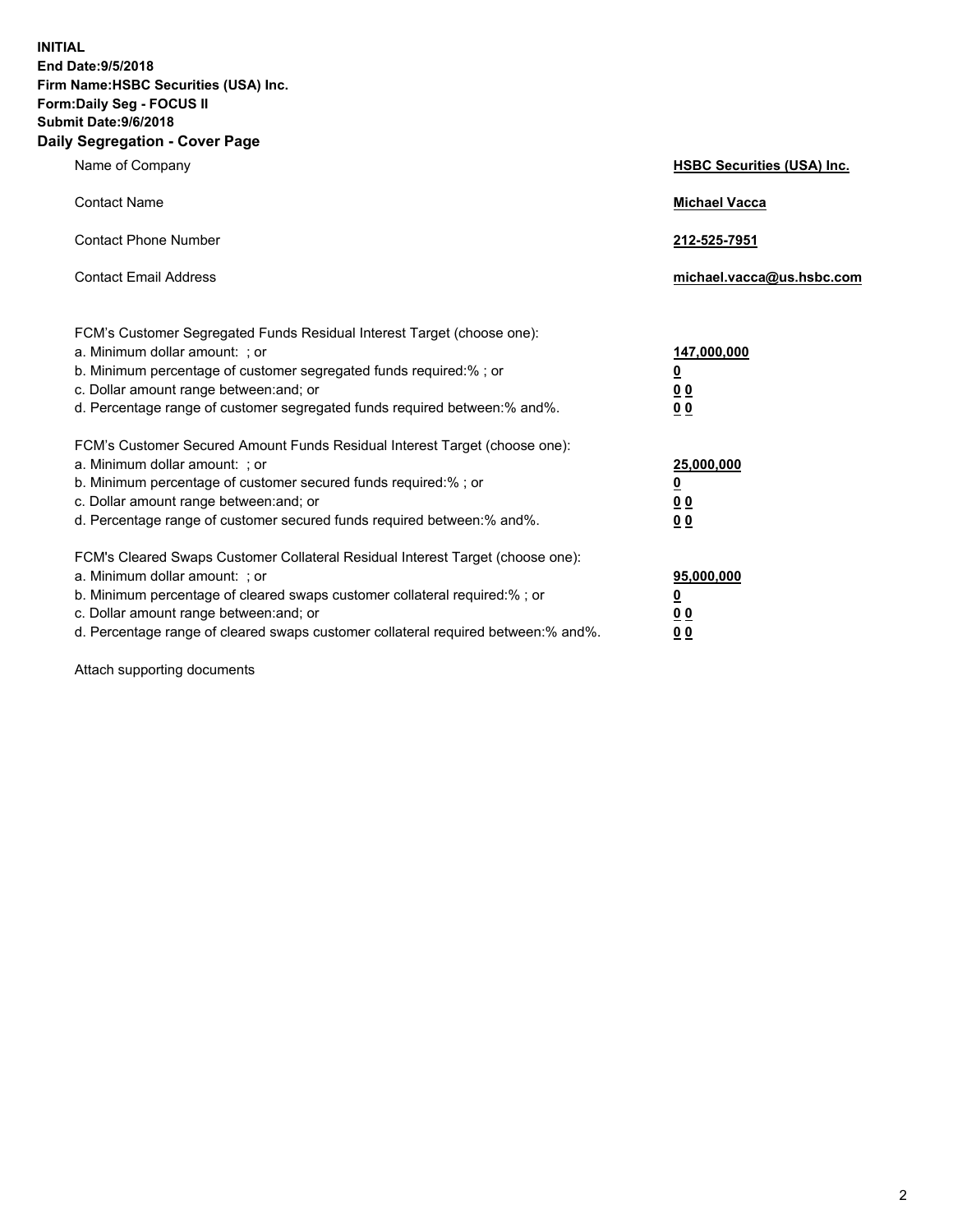**INITIAL End Date:9/5/2018 Firm Name:HSBC Securities (USA) Inc. Form:Daily Seg - FOCUS II Submit Date:9/6/2018 Daily Segregation - Secured Amounts** Foreign Futures and Foreign Options Secured Amounts Amount required to be set aside pursuant to law, rule or regulation of a foreign government or a rule of a self-regulatory organization authorized thereunder **0** [7305] 1. Net ledger balance - Foreign Futures and Foreign Option Trading - All Customers A. Cash **73,205,764** [7315] B. Securities (at market) **85,602,234** [7317] 2. Net unrealized profit (loss) in open futures contracts traded on a foreign board of trade **-6,371,527** [7325] 3. Exchange traded options a. Market value of open option contracts purchased on a foreign board of trade **0** [7335] b. Market value of open contracts granted (sold) on a foreign board of trade **0** [7337] 4. Net equity (deficit) (add lines 1. 2. and 3.) **152,436,471** [7345] 5. Account liquidating to a deficit and account with a debit balances - gross amount **431,563** [7351] Less: amount offset by customer owned securities **-428,727** [7352] **2,836** [7354] 6. Amount required to be set aside as the secured amount - Net Liquidating Equity Method (add lines 4 and 5) **152,439,307** [7355] 7. Greater of amount required to be set aside pursuant to foreign jurisdiction (above) or line 6. **152,439,307** [7360] FUNDS DEPOSITED IN SEPARATE REGULATION 30.7 ACCOUNTS 1. Cash in banks A. Banks located in the United States **73,753,872** [7500] B. Other banks qualified under Regulation 30.7 **0** [7520] **73,753,872** [7530] 2. Securities A. In safekeeping with banks located in the United States **21,409,369** [7540] B. In safekeeping with other banks qualified under Regulation 30.7 **0** [7560] **21,409,369** [7570] 3. Equities with registered futures commission merchants A. Cash **0** [7580] B. Securities **0** [7590] C. Unrealized gain (loss) on open futures contracts **0** [7600] D. Value of long option contracts **0** [7610] E. Value of short option contracts **0** [7615] **0** [7620] 4. Amounts held by clearing organizations of foreign boards of trade A. Cash **0** [7640] B. Securities **0** [7650] C. Amount due to (from) clearing organization - daily variation **0** [7660] D. Value of long option contracts **0** [7670] E. Value of short option contracts **0** [7675] **0** [7680] 5. Amounts held by members of foreign boards of trade A. Cash **35,156,411** [7700] B. Securities **64,192,865** [7710] C. Unrealized gain (loss) on open futures contracts **-6,371,527** [7720] D. Value of long option contracts **0** [7730] E. Value of short option contracts **0** [7735] **92,977,749** [7740] 6. Amounts with other depositories designated by a foreign board of trade **0** [7760] 7. Segregated funds on hand **0** [7765] 8. Total funds in separate section 30.7 accounts **188,140,990** [7770] 9. Excess (deficiency) Set Aside for Secured Amount (subtract line 7 Secured Statement Page 1 from Line 8) **35,701,683** [7380] 10. Management Target Amount for Excess funds in separate section 30.7 accounts **25,000,000** [7780] 11. Excess (deficiency) funds in separate 30.7 accounts over (under) Management Target **10,701,683** [7785]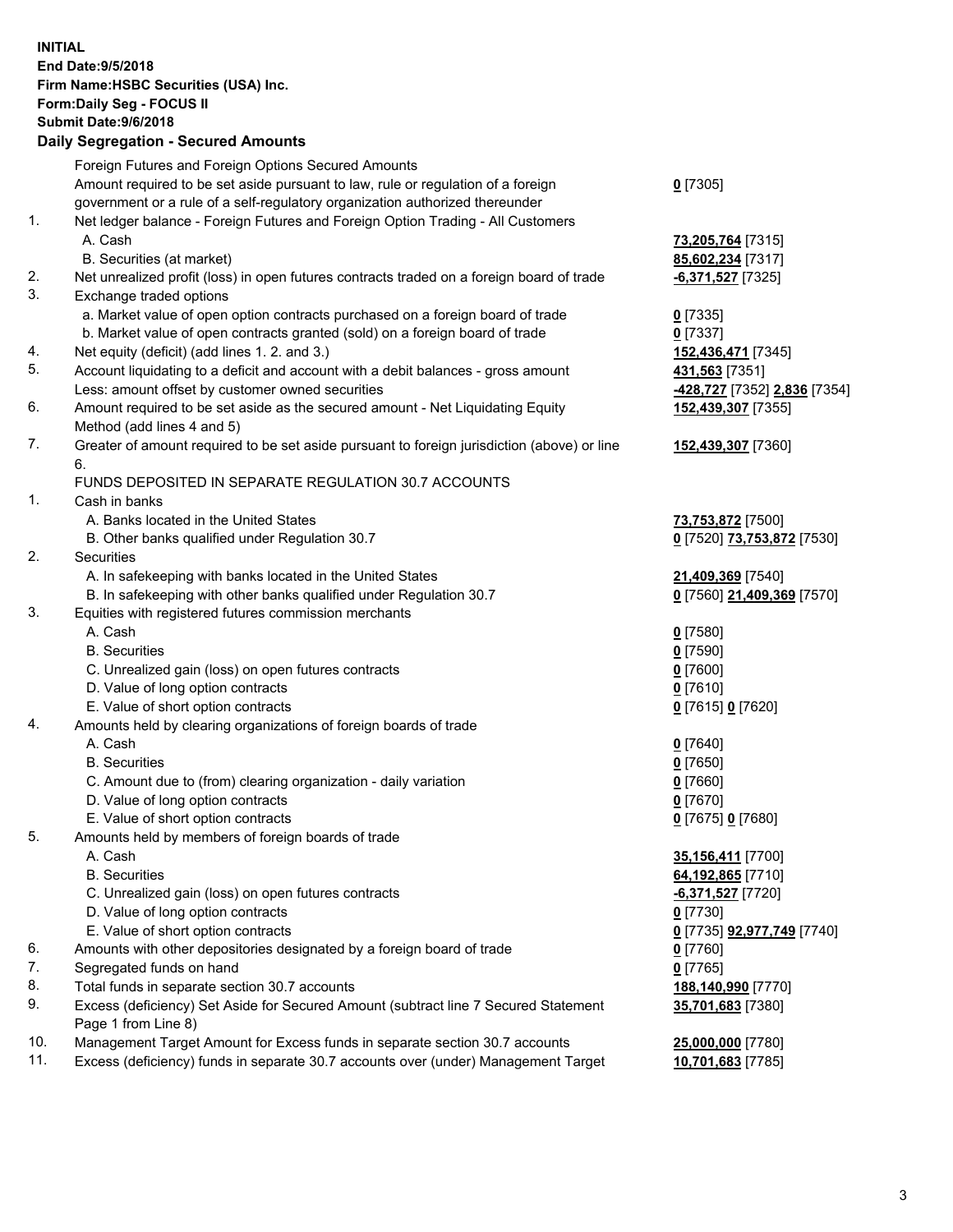|     | <b>INITIAL</b><br>End Date: 9/5/2018<br>Firm Name: HSBC Securities (USA) Inc.<br><b>Form:Daily Seg - FOCUS II</b><br><b>Submit Date: 9/6/2018</b><br>Daily Segregation - Segregation Statement |                                                    |
|-----|------------------------------------------------------------------------------------------------------------------------------------------------------------------------------------------------|----------------------------------------------------|
|     | SEGREGATION REQUIREMENTS(Section 4d(2) of the CEAct)                                                                                                                                           |                                                    |
| 1.  | Net ledger balance                                                                                                                                                                             |                                                    |
|     | A. Cash                                                                                                                                                                                        | 187,283,333 [7010]                                 |
|     | B. Securities (at market)                                                                                                                                                                      | 1,573,801,041 [7020]                               |
| 2.  | Net unrealized profit (loss) in open futures contracts traded on a contract market                                                                                                             | 199,247,004 [7030]                                 |
| 3.  | Exchange traded options                                                                                                                                                                        |                                                    |
|     | A. Add market value of open option contracts purchased on a contract market                                                                                                                    | 364,331,875 [7032]                                 |
|     | B. Deduct market value of open option contracts granted (sold) on a contract market                                                                                                            | <u>-180,262,295</u> [7033]                         |
| 4.  | Net equity (deficit) (add lines 1, 2 and 3)                                                                                                                                                    | 2,144,400,958 [7040]                               |
| 5.  | Accounts liquidating to a deficit and accounts with                                                                                                                                            |                                                    |
|     | debit balances - gross amount                                                                                                                                                                  | <u>153,252</u> [7045]                              |
|     | Less: amount offset by customer securities                                                                                                                                                     | <mark>-153,252</mark> [7047] <mark>0</mark> [7050] |
| 6.  | Amount required to be segregated (add lines 4 and 5)                                                                                                                                           | 2,144,400,958 [7060]                               |
|     | FUNDS IN SEGREGATED ACCOUNTS                                                                                                                                                                   |                                                    |
| 7.  | Deposited in segregated funds bank accounts                                                                                                                                                    |                                                    |
|     | A. Cash                                                                                                                                                                                        | <u>133,457,043</u> [7070]                          |
|     | B. Securities representing investments of customers' funds (at market)                                                                                                                         | $0$ [7080]                                         |
|     | C. Securities held for particular customers or option customers in lieu of cash (at<br>market)                                                                                                 | 464,199,867 [7090]                                 |
| 8.  | Margins on deposit with derivatives clearing organizations of contract markets                                                                                                                 |                                                    |
|     | A. Cash                                                                                                                                                                                        | 219,776,779 [7100]                                 |
|     | B. Securities representing investments of customers' funds (at market)                                                                                                                         | 176,132,282 [7110]                                 |
|     | C. Securities held for particular customers or option customers in lieu of cash (at                                                                                                            | 1,109,107,044 [7120]                               |
|     | market)                                                                                                                                                                                        |                                                    |
| 9.  | Net settlement from (to) derivatives clearing organizations of contract markets                                                                                                                | <u>3,896,133</u> [7130]                            |
| 10. | Exchange traded options                                                                                                                                                                        |                                                    |
|     | A. Value of open long option contracts                                                                                                                                                         | 364,331,875 [7132]                                 |
|     | B. Value of open short option contracts                                                                                                                                                        | -180,262,295 [7133]                                |
| 11. | Net equities with other FCMs                                                                                                                                                                   |                                                    |
|     | A. Net liquidating equity                                                                                                                                                                      | <u>11,710,402</u> [7140]                           |
|     | B. Securities representing investments of customers' funds (at market)                                                                                                                         | $0$ [7160]                                         |
|     | C. Securities held for particular customers or option customers in lieu of cash (at                                                                                                            | 0 <sup>[7170]</sup>                                |
|     | market)                                                                                                                                                                                        |                                                    |
| 12. | Segregated funds on hand                                                                                                                                                                       | 494,130 [7150]                                     |
| 13. | Total amount in segregation (add lines 7 through 12)                                                                                                                                           | 2,302,843,260 [7180]                               |
| 14. | Excess (deficiency) funds in segregation (subtract line 6 from line 13)                                                                                                                        | <u>158,442,302</u> [7190]                          |
| 15. | Management Target Amount for Excess funds in segregation                                                                                                                                       | 147,000,000 [7194]                                 |

16. Excess (deficiency) funds in segregation over (under) Management Target Amount Excess

**11,442,302** [7198]